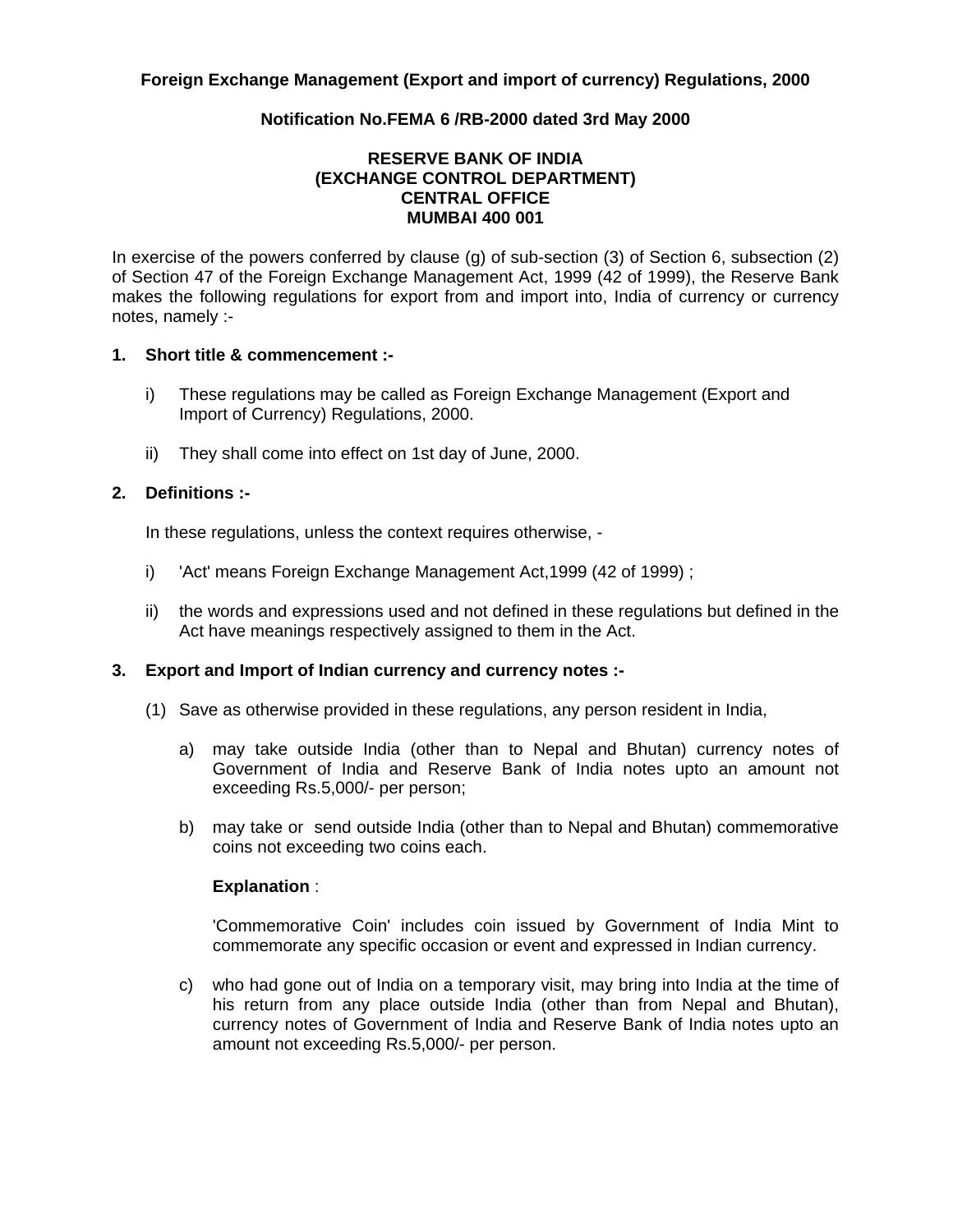## **4. Prohibition on Export of Indian coins :-**

 No person shall take or send out of India the Indian coins which are covered by the Antique and Art Treasure Act, 1972.

## **5. Prohibition on export and import of foreign currency :-**

 Except as otherwise provided in these regulations, no person shall, without the general or special permission of the Reserve Bank, export or send out of India, or import or bring into India, any foreign currency.

## **6. Import of foreign exchange into India :-**

A person may -

- a) send into India without limit foreign exchange in any form other than currency notes, bank notes and travellers cheques :
- b) bring into India from any place outside India without limit foreign exchange (other than unissued notes),

 provided that bringing of foreign exchange into India under clause (b) shall be subject to the condition that such person makes, on arrival in India, a declaration to the Custom authorities in Currency Declaration Form (CDF) annexed to these Regulations;

 provided further that it shall not be necessary to make such declaration where the aggregate value of the foreign exchange in the form of currency notes, bank notes or traveller's cheques brought in by such person at any one time does not exceed US\$10,000 ( US Dollars ten thousands) or its equivalent and/or the aggregate value of foreign currency notes brought in by such person at any one time does not exceed US\$ 5,000 ( US Dollars five thousands) or its equivalent.

# **7. Export of foreign exchange and currency notes :-**

- (1) An authorised person may send out of India foreign currency acquired in normal course of business,
- (2) any person may take or send out of India,
	- (i) Cheques drawn on foreign currency account maintained in accordance with Foreign Exchange Management (Foreign Currency Accounts by a person resident in India) Regulations, 2000;
	- (ii) foreign exchange obtained by him by drawal from an authorised person in accordance with the provisions of the Act or the rules or regulations or directions made or issued thereunder ;
	- (iii) currency in the safes of vessels or aircrafts which has been brought into India or which has been taken on board a vessel or aircraft with the permission of the Reserve Bank;
- (3) any person may take out of India, -